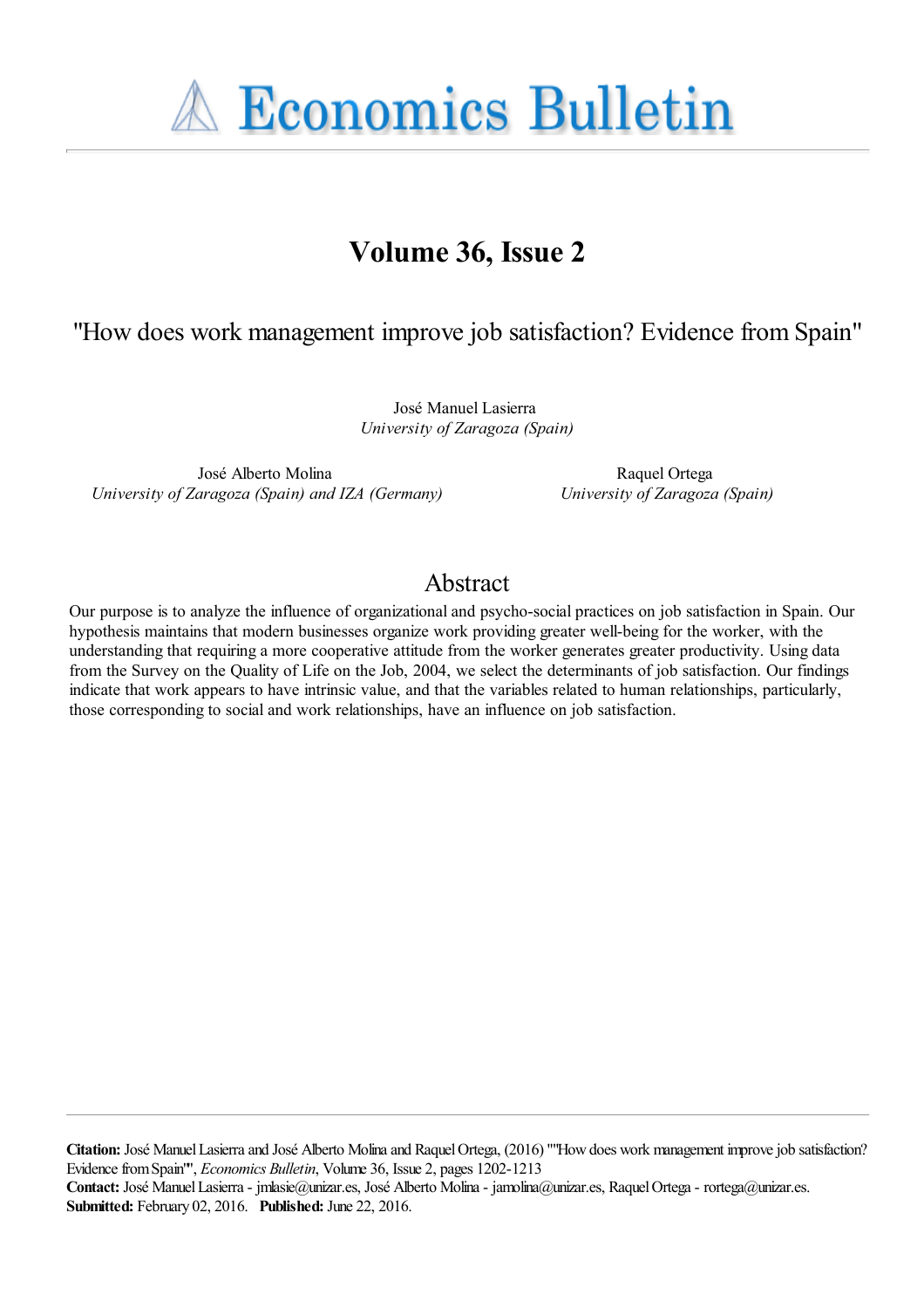### **1. Introduction**

It is well-known that a high level of worker Job Satisfaction (JS from here on) has positive consequences for the individual and for the business environment. Economic theories explain JS in terms of socio-economic and demographic variables (Groot and van den Brink 1999; Belfield and Harris 2002; Donohue and Heywood 2004; Kaiser 2007; Verhofstadt et al. 2007). These variables indeed have a high predictive value, but their importance is modulated when control variables, related to other organizational aspects and derived from theories of Industrial Relations, including Human Resource Management, are introduced (Gaziolu and Tansels 2006; Rafferty and Griffin 2006).

Wood and de Menezes (2011) differentiate two approaches to the organization of work: that of Human Capital, emphasizing the abilities of agents, and that of Human Resource Management, highlighting aspects related to the involvement of agents. The latter, which we will follow in this paper, is derived from the model of industrial and labor relations characterized by the need to improve working conditions through negotiation and cooperation. Generally, theories of High Performance Work Systems (HPWS), such as the Resources and Capacities Theory (Hamel and Prahalad 1997), the Personnel Economics Theory (Lazear 1995), and the Strategic HRM Theory (McDuffie 1995; Ulrich and Brockbank 2005), all emphasize the advantages of forms of management that provide more initiative and decision-making power to employees, with this requiring more flexibility from them, in return for greater autonomy. This is known as Soft-Management, in contrast to Hard-Management, which is usually considered to generate job insecurity.

The above-cited High Performance Work Systems generate JS by producing innovative job management practices, and thus more "enriched jobs"*.* Thus, we follow the work management perspective, presented in Kochan and Ostermann (1995), Lawler et al. (1995), Ichniowski et al. (1996), Baron and Kreps (1999), Lawler and Mohrman (2003), Petrescu and Simmons (2008), Origo and Pagani (2008), and Hsu (2011), among others, according to whom we deal with practices such as autonomy, the worker's ability to selforganize, flexibility in the organization of the job, communications within the company, relationships between workers and management, and the overall job climate.

In this context, our review of the literature reveals the existence of theories that emphasize the "happy worker" as being the most productive, which arrises directly from the incorporation of personal and emotional relationships (Wright and Staw 1999). Such individual psychological variables generate relatively high degrees of JS, independent of the job itself, the salary, or other variables (Muñoz and Fernández 2005).

Our objective in this paper is to analyze the correlations between certain advanced practices of labor management and JS in Spain. We particularly focus on organizational and psycho-social variables. Thus, our Spanish evidence contributes to the literature that provides results on these variables from other countries, e.g., Appelbaum et al. (2000) for the US. Godrar (2001) using data from Canada, and Bauer (2004), who presents European evidence. Our working hypothesis maintains that modern businesses organize work with values and management techniques that provide greater well-being for the worker, with the understanding that requiring a more cooperative attitude from the worker generates greater productivity.

This paper contributes to the topic in three ways. Our Spanish Survey of Quality of Life on the Job (*Encuesta de Condiciones y Vida en el Trabajo,* ECVT) is a broad national survey of labor relations, free of information distortions, which allows us, first, to incorporate a number of key variables reflecting the work organization of Spanish companies, in the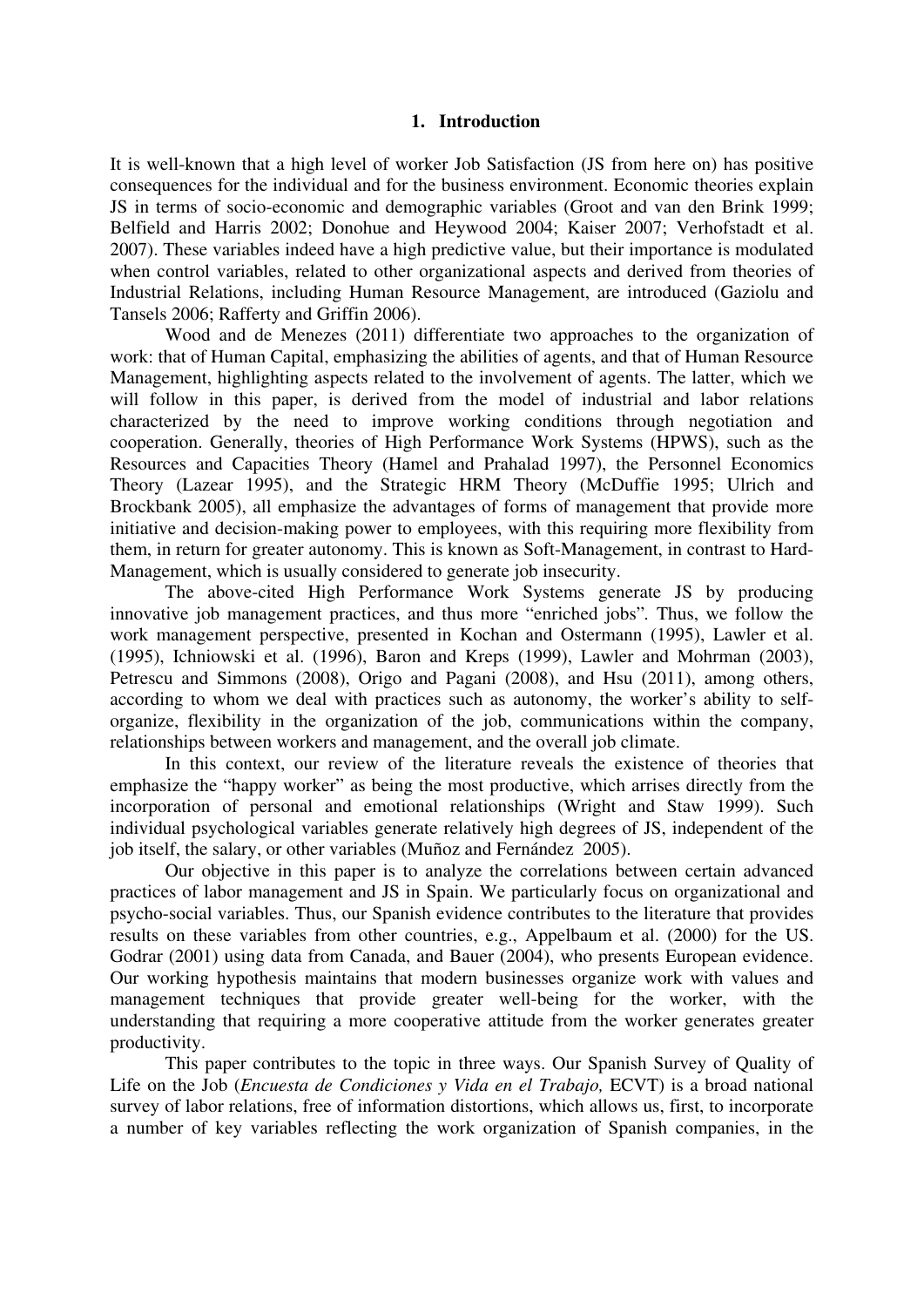context of  $HPWS$ <sup>1</sup>. Second, this data allows us to include job perception variables that capture a variety of psycho-social characteristics. Third, we reduce the problem of subjectivity in the perception of JS by breaking our whole sample into two sub-samples: those who are seeking employment, and those who are not.

### **2. Conceptual framework**

Most surveys aimed at determining JS ask interviewees the kind of question that requires them to make subjective comparisons with prior employment, or with some vague notion of the 'ideal job'. Thus, the literature reveals a debate between subjectivity and objectivity (Scitovsky 1976; Hamermesh 1977; Diener et al. 1999), taking into account that in the usual databases, such as the European Union Household Panel (EUHP) or in the Panels of the United Kingdom and Germany, questions to which individuals respond are subjective, despite that it would be more appropriate to analyze what individuals do, and not what they say. There appears to be a debate between subjectivity and objectivity, with the objectivist position being based on observable choices, rather than on individual subjective interpretations.

In the context of this debate, we objectify the response to the question about JS, from our data base, by generating two sub-samples of permanent workers, one composed of individuals who are looking for other work, while they are working, and another of those who are not doing so, in order to initially take into account the intuitive differences in the psychological approach to JS of these two groups of workers. This is done with salaried workers on permanent contract, since job security is a principal determinant of JS. For example, the variables Autonomy and Communication cannot have the same influence on a temporary worker as on a permanent one and, if we maintain an indiscriminate sample that contains both types of workers, the value of these variables will not measure the actual significance of JS.

Selecting these two sub-samples (Seeking for another job, and Not seeking), we can see in the first sub-table of Table 1 that 31.6% and 59.6% are permanent private sector workers, who are seeking/not seeking other work. The second sub-table shows that these groups are composed of 127 and 2,411 individuals, respectively. With respect to the workers looking for other work, 127, the third sub-table indicates the reasons for this search, with only 3% of those indicating that they want to improve their prospects. Table 2 effectively confirms, with the test of equality of means for independent samples, the previous intuition that the two sub-samples are different, with significant values at the 5% level in 4 of the 7 habitual socioeconomic variables, that is to say, Education , Age, Gender and Salary.

Given that our objective is to analyze job satisfaction through a series of variables related to the organization of work, and to psycho-social dimensions, we add these factors to the standard model of utility of work, thus obtaining  $u = u$  (*y. h. i. j. k)*, where *u* is the JS; *y* income; *h* the hours of work,  $k$ ,  $i$  and  $j$  constitute vectors that gather personal characteristics of the individual, and labor practices associated with high-performance organizations, respectively, and the vector *k* corresponds to psycho-social factors.

Thus, the primary contribution of our work is that we broaden the content of the basic model with the vectors  $j$  and  $k$ , on the basis of the following hypothesis that can be tested:

good job organization  $\longrightarrow$  more job satisfaction  $\longrightarrow$  better company results

-

 $1$  We select the most homogeneous samples according to specific labour characteristics of the individuals, in particular, with respect to job security, given that this is probably one of the most important determinants of quality of life, identifying in this way two different samples in Spain, civil servants and private sector employees. Thus, we exclude civil servants because the State regulations provide work for life, leading to much greater quality of life, while this does not operate in the private sector.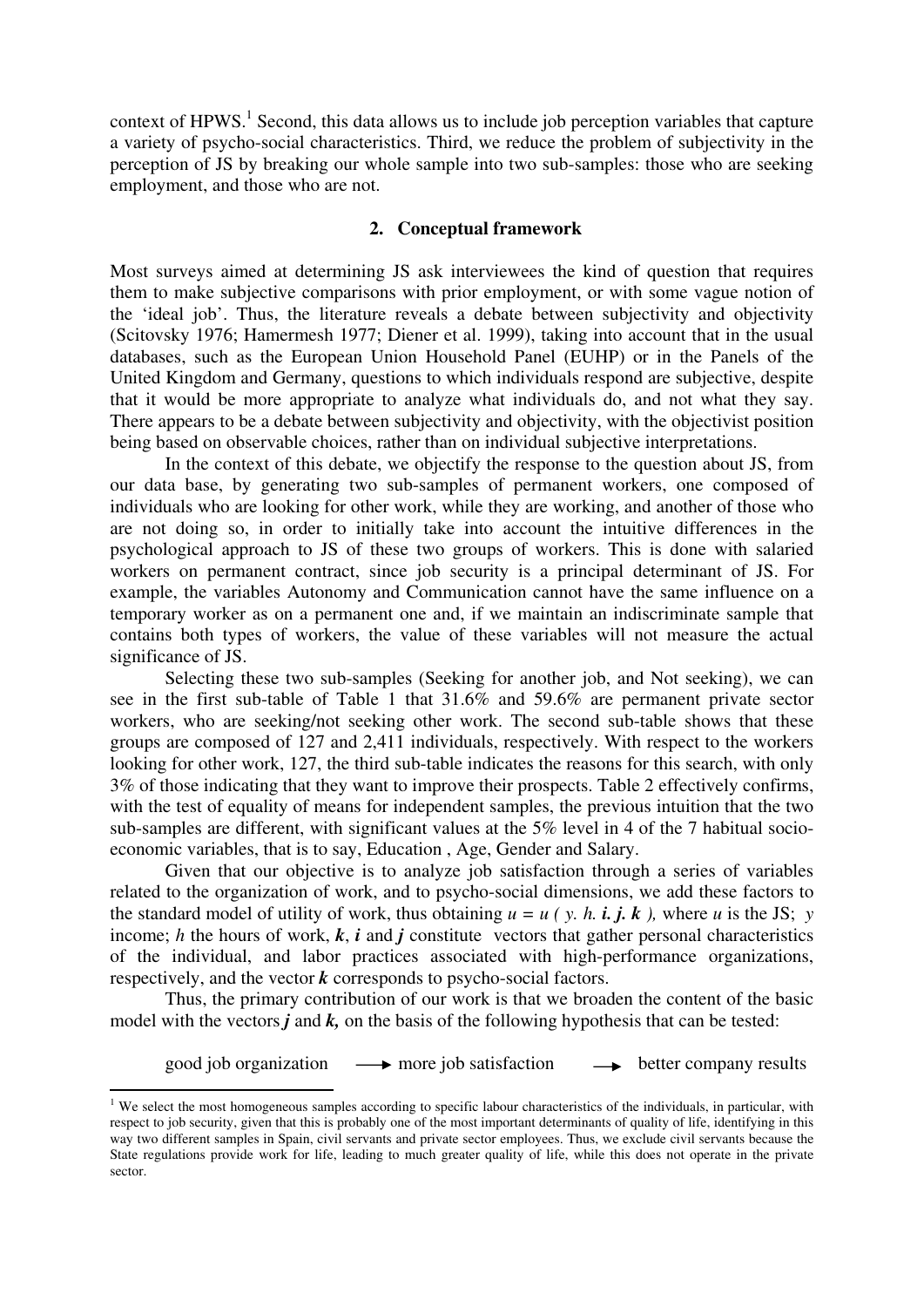The ECVT makes it possible to study the relationship between the organization of work and job satisfaction, and incorporates certain aspects of the psycho-social context, with Lasierra (2012) having used this data to examine the determinants of work organization in Spanish firms.

|                 | Type of contract |                        |                     |                           |  |  |  |
|-----------------|------------------|------------------------|---------------------|---------------------------|--|--|--|
|                 |                  | Seeking another job    |                     | Not seeking               |  |  |  |
|                 | Valid percentage | Accumulated percentage | Valid<br>percentage | Accumulated<br>percentage |  |  |  |
| Civil Servant   | 1.2              | 1.2                    | 11.5                | 11.5                      |  |  |  |
| Permanent       | 31.6             | 32.8                   | 59.6                | 71.1                      |  |  |  |
| Discontinued    | 10.0             | 42.8                   | 6.6                 | 77.7                      |  |  |  |
| Apprenticeship  | 3.0              | 45.8                   | .9                  | 78.6                      |  |  |  |
| Temporary       | 18.9             | 64.7                   | 6.9                 | 85.6                      |  |  |  |
| Contingent work | 22.1             | 86.8                   | 9.1                 | 94.6                      |  |  |  |
| Probationary    | 4.5              | 91.3                   | 1.2                 | 95.8                      |  |  |  |
| Substitute      | 3.5              | 94.8                   | 1.6                 | 97.4                      |  |  |  |
| Other           | 4.0              | 98.8                   | 1.8                 | 99.2                      |  |  |  |
| No Response     | 1.2              | 100.0                  | $\boldsymbol{.8}$   | 100.0                     |  |  |  |
| Total           | 100.0            |                        | 100.0               |                           |  |  |  |

Table 1 Descriptives.

|           |             | Permanent salaried workers                                            |       |       |     |  |  |  |
|-----------|-------------|-----------------------------------------------------------------------|-------|-------|-----|--|--|--|
|           |             | Accumulated percentage<br>Valid percentage<br>Percentage<br>Frequency |       |       |     |  |  |  |
| Valid     | Seeking     | 127                                                                   | 5.0   | 5.0   |     |  |  |  |
|           | Not seeking | 2,411                                                                 | 95.0  | 95.0  | 100 |  |  |  |
|           | Total       | 2,538                                                                 | 100.0 | 100.0 |     |  |  |  |
| Not valid |             |                                                                       | .0    |       |     |  |  |  |
| Total     |             | 2,539                                                                 | 100.0 |       |     |  |  |  |

|  | Reason for seeking other employment |  |  |
|--|-------------------------------------|--|--|
|--|-------------------------------------|--|--|

|               |             | Frequency | Percentage | Valid percentage | Accumulated percentage |
|---------------|-------------|-----------|------------|------------------|------------------------|
|               | Insecurity  | 18        | 0.7        | 14.8             | 14.8                   |
|               | Provisional | 7         | 0.3        | 5.7              | 20.5                   |
|               | Complete    | 3         | 0.1        | 2.5              | 23                     |
|               | Improve     | 75        | 3.0        | 61.5             | 84.4                   |
|               | Not like    | 6         | 0.2        | 4.9              | 89.3                   |
|               | Others      | 13        | 0.5        | 10.7             | 100                    |
|               | Total       | 122       | 4.8        | 100.0            |                        |
|               | No response | 5         | 0.2        |                  |                        |
| Total seeking |             | 127       | 5.0        |                  |                        |
| Not seeking   |             | 2,411     | 95.0       |                  |                        |
| Not valid     |             | 1         | 0.0        |                  |                        |
| Total         |             | 2,539     | 100.0      |                  |                        |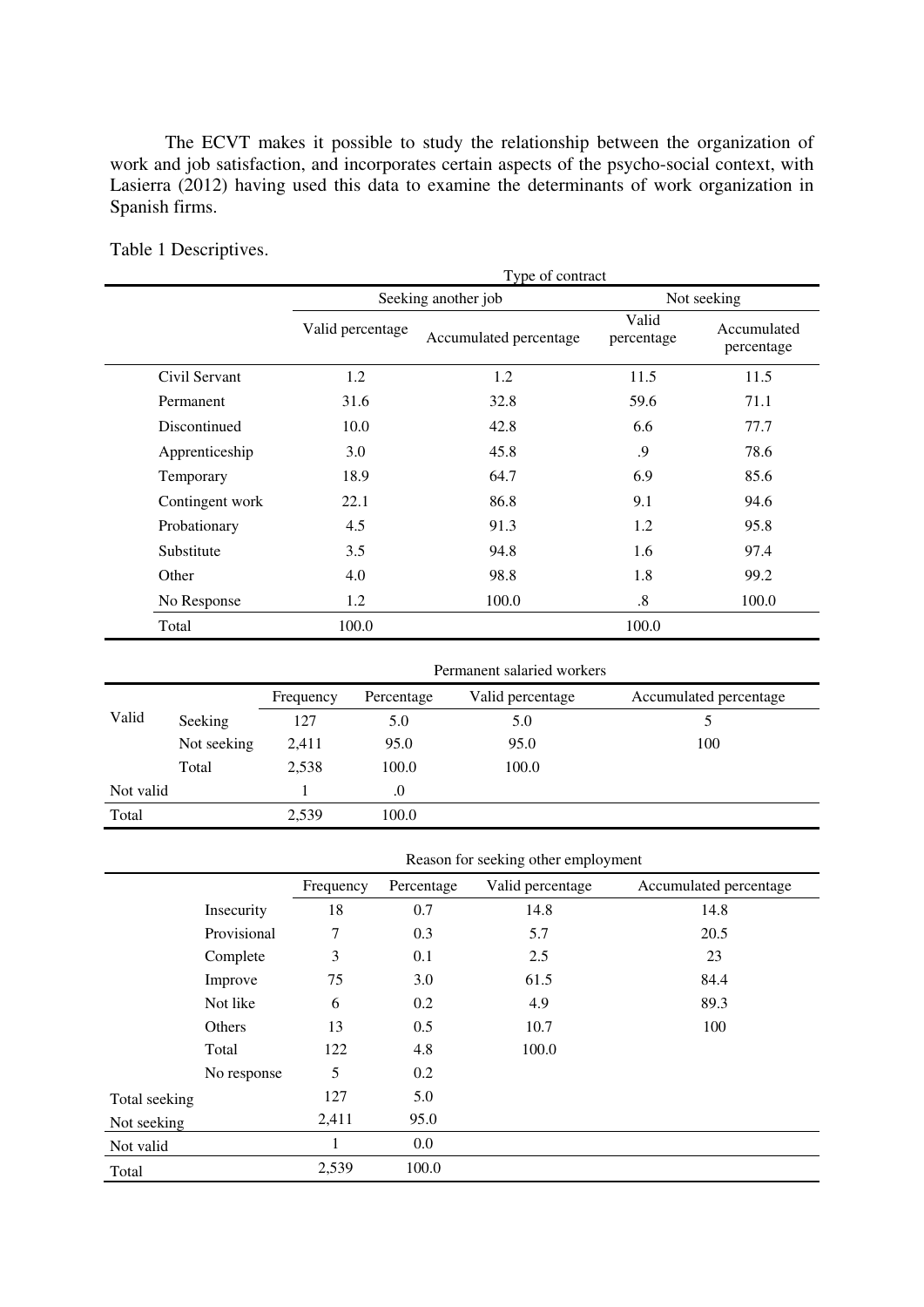|               | <b>Statistics</b>       |             |        |          |            |  |  |
|---------------|-------------------------|-------------|--------|----------|------------|--|--|
|               | Seeking another<br>job? | $\mathbf N$ | Mean   | St. Dev. | Mean error |  |  |
| Education     | Yes                     | 125         | 2.2080 | 0.61298  | 0.05483    |  |  |
|               | N <sub>o</sub>          | 2,321       | 2.0034 | 0.62490  | 0.01297    |  |  |
| Age           | Yes                     | 127         | 2.4488 | 1.01347  | 0.08993    |  |  |
|               | N <sub>o</sub>          | 2,411       | 2.9747 | 1.11487  | 0.02271    |  |  |
| Occupation    | Yes                     | 120         | 3.6667 | 0.96435  | 0.0880     |  |  |
|               | No                      | 2,285       | 3.5812 | 0.91164  | 0.0907     |  |  |
| Gender        | Yes                     | 127         | 1.50   | 0.502    | 0.045      |  |  |
|               | N <sub>o</sub>          | 2,411       | 1.34   | 0.475    | 0.010      |  |  |
| Salary        | Yes                     | 106         | 4.47   | 1.569    | 0.152      |  |  |
|               | No                      | 1,769       | 5.08   | 1.517    | 0.036      |  |  |
| Working hours | Yes                     | 125         | 40.31  | 10.857   | 0.971      |  |  |
|               | N <sub>o</sub>          | 2,401       | 40.76  | 8.168    | 0.167      |  |  |
| Company size  | Yes                     | 120         | 4.91   | 2.242    | 0.205      |  |  |
|               | No                      | 2,249       | 5.11   | 2.378    | 0.050      |  |  |

Table 2 Equality of independent samples.

### Test of equality independent samples

|                  | Levene test of        |             |       |                  |                                  |             |            |                     |                    |                       |  |
|------------------|-----------------------|-------------|-------|------------------|----------------------------------|-------------|------------|---------------------|--------------------|-----------------------|--|
|                  |                       | equality of |       |                  | Test t for the equality of means |             |            |                     |                    |                       |  |
|                  |                       | variances   |       |                  |                                  |             |            |                     |                    |                       |  |
|                  |                       | F           | Sig.  | t                | d.f.                             | Sig.        | Difference | Typical<br>error of | for the difference | 95% Interval of trust |  |
|                  |                       |             |       |                  |                                  | (bilateral) | of means   | the<br>difference   | Lower              | Top                   |  |
| Education        | Equal<br>variances    | 5.318       | 0.021 | 3.568*           | 2444                             | 0.000       | 0.20455    | 0.05732             | 0.09215            | 0.31696               |  |
|                  | No equal<br>variances |             |       | $3.631*$         | 138.246                          | 0.000       | 0.20455    | 0.05634             | 0.09315            | 0.31595               |  |
| Age              | Equal<br>variances    | 0.762       | 0.383 | $-5.204*$        | 2536                             | 0.000       | $-0.52588$ | 0.10106             | $-0.72405$         | $-0.32771$            |  |
|                  | No equal<br>variances |             |       | $-5.670*$        | 142.545                          | 0.000       | $-0.52588$ | 0.09275             | $-0.70923$         | $-0.34253$            |  |
| Occupation       | Equal<br>variances    | 0.443       | 0.506 | 0.998            | 2403                             | 0.318       | 0.08549    | 0.08563             | $-0.08243$         | 0.25340               |  |
|                  | No equal<br>variances |             |       | 0.949            | 130.417                          | 0.344       | 0.08549    | 0.09007             | $-0.09271$         | 0.26368               |  |
| Gender           | Equal<br>variances    | 13.537      | 0.000 | 3.488*           | 2536                             | 0.000       | 0.151      | 0.043               | 0.066              | 0.236                 |  |
|                  | No equal<br>variances |             |       | $3.321*$         | 138.169                          | 0.001       | 00.151     | 0.046               | 0.061              | 0.242                 |  |
| Salary           | Equal<br>variances    | 0.308       |       | $0.579 - 3.977*$ | 1873                             | 0.000       | $-0.605$   | 0.152               | $-0.903$           | $-0.306$              |  |
|                  | No equal<br>variances |             |       | $-3.861*$        | 117.08                           | 0.000       | $-0.605$   | 0.157               | $-0.915$           | $-0.295$              |  |
| Working<br>hours | Equal<br>variances    | 11.459      | 0.001 | $-0.581$         | 2524                             | 0.562       | $-0.443$   | 0.763               | $-1.94$            | 1.054                 |  |
|                  | No equal<br>variances |             |       | $-0.45$          | 131.408                          | 0.654       | $-0.443$   | 0.985               | $-2.392$           | 1.506                 |  |
| Company<br>size  | Equal<br>variances    | 0.401       | 0.527 | $-0.895$         | 2367                             | 0.371       | $-0.199$   | 0.222               | $-0.635$           | 0.237                 |  |
|                  | No equal<br>variances |             |       | $-0.944$         | 133.697                          | 0.347       | $-0.199$   | 0.211               | $-0.616$           | 0.218                 |  |

\* Statistically significant at the 5% level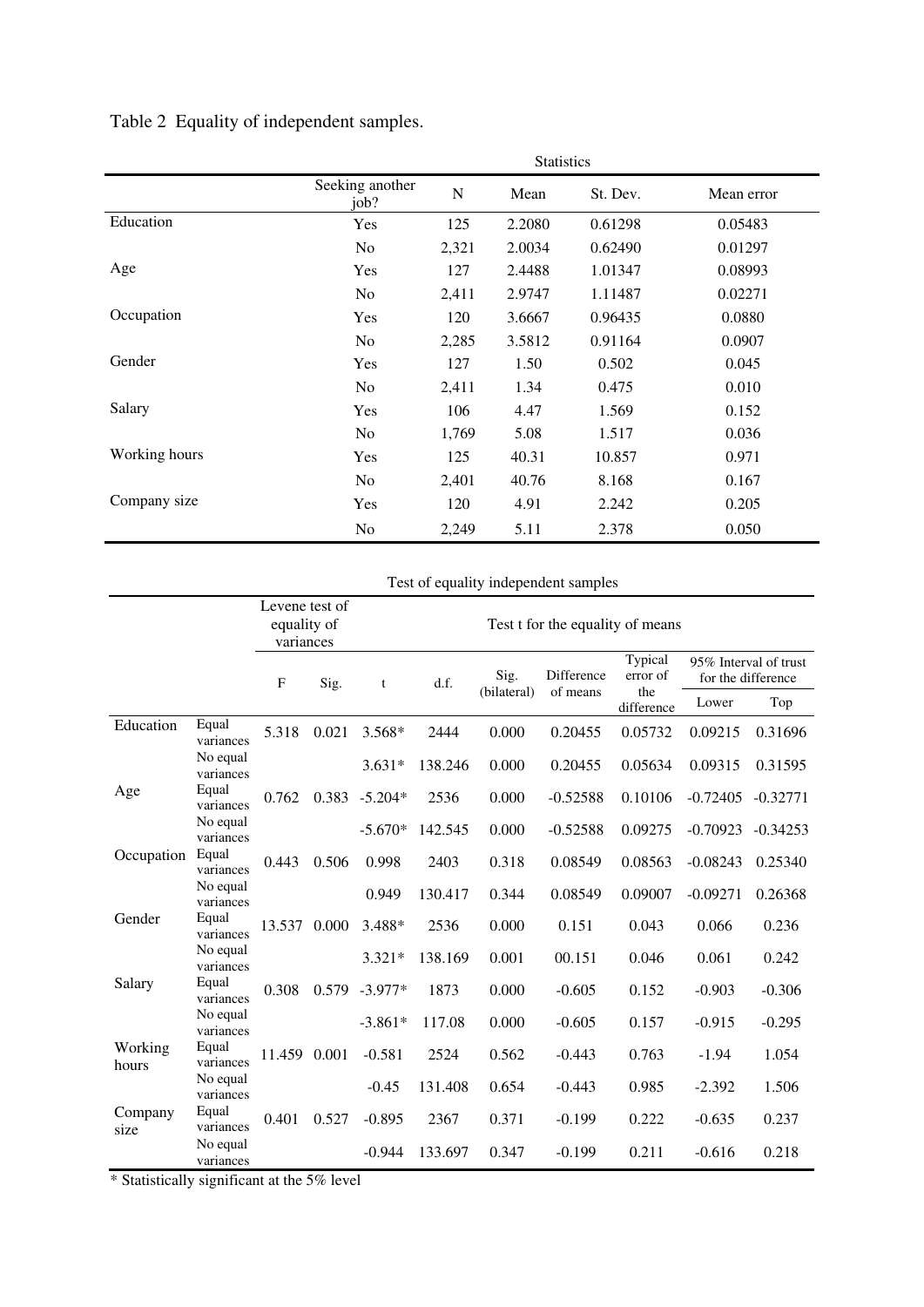### **3. Data**

This study uses the ECVT 2004, a survey of the working population by the Spanish Ministry of Labor, with a sample size of 6,020 workers. The survey gathers a wide range of organizational and psycho-social variables (surveys after 2004 do not maintain the same broad data base). Together with the usual aspects of staff policy, the survey includes factors related to the characteristics of the specific job (routine or more creative), levels of stress, and circumstances of insecurity and risk. The incorporation of these variables is related to the job itself, with its accompanying policies and personal characteristics, allowing us to gather a broad group of variables that capture the qualities of work that influence JS.

We carry out a multinomial statistical analysis in which the dependent variable corresponds to a specific question on job satisfaction. The survey responses range from 1, not at all satisfied, to 10, very satisfied with the job. The scarcity of low scores (from 1 to 6) causes the distribution to present a clear asymmetry. For that reason, we have set out to study the responses by considering the grouping of categories. In this analysis, we separate the sample into three sections (Table 3): those who are dissatisfied with the job (19% of the sample) and scoring from 1 to 6; those who score 7 or 8 who are satisfied (51% of the sample), and those scoring 9 or 10, who are very satisfied (30% of the sample). This threelevel classification, and the application of a multinomial regression, can better capture the characteristics of workers regarding their actual level of satisfaction. We consider this option, rather than the application of an ordered logit or probit model that gathers the whole range of responses and that, in the case of the probit, the percentage variations of the variables show their percentage influence on the dependent variable. Thus, the dependent variable JS, recodified from the initial survey of our three groups, and the application of a multinomial regression, is for us the most suitable way to conduct this analysis, thus eliminating the problem of irrelevant alternatives that could require the application of Hausman and Small-Hsiao contrasts to the independence of these possible alternatives.

|           |                          | Job satisfaction |       |       |                                                              |  |  |
|-----------|--------------------------|------------------|-------|-------|--------------------------------------------------------------|--|--|
|           |                          |                  |       |       | Frequency Percentage Valid percentage Accumulated percentage |  |  |
| Valid     | Very satisfied: 9 and 10 | 1,157            | 19.2  | 19.5  | 19.5                                                         |  |  |
|           | Satisfied: 7 and 8       | 2,981            | 49.5  | 50.3  | 69.8                                                         |  |  |
|           | Dissatisfied: 1 to 6     | 1,788            | 29.7  | 30.2  | 100.0                                                        |  |  |
|           | Total                    | 5.926            | 98.4  | 100.0 |                                                              |  |  |
| Not Valid |                          | 94               | 1.6   |       |                                                              |  |  |
| Total     |                          | 6.020            | 100.0 |       |                                                              |  |  |

Table 3 Job satisfaction.

Regarding the independent variables, from the group of questions on attitudes, we use certain factors related to human resource management taken from Lasierra (2012), in accordance with the most widely-accepted literature in the field. Table 4 gathers the factors related to survey questions on organizational characteristics and the dimensions of the job that illustrate these aspects. We have done a factorial analysis by means of the Main Components Method. The index of measurement of suitable sampling of Kaiser-Meyer-Olkin presents a value of 0.75, and Bartlett's test of sphericity also presents significant values. Thus, explanatory factors are selected regarding those kinds of labor relations that shed light on various aspects of a system of more advanced work. The remaining independent variables that complete our analysis of JS gather habitual personal and labor aspects that best define the characteristics of the worker (Table 5).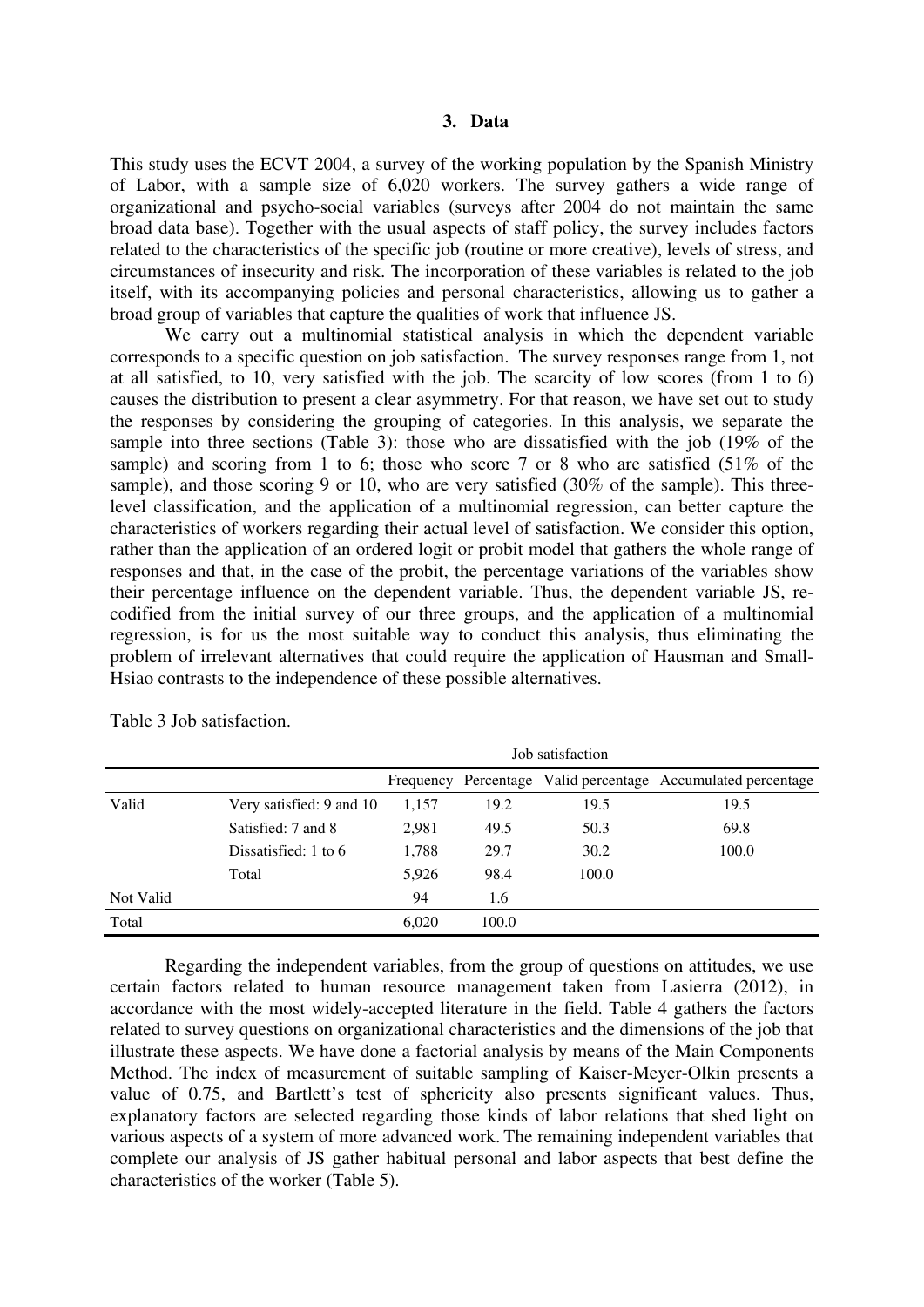Table 4 Psycho-social and organizational variables. Theories of the HPWS and Human Relations.

| Dimensions of the job that gather<br>the obtained factors | Variables                                   | Hypothesis of influence on job<br>satisfaction |
|-----------------------------------------------------------|---------------------------------------------|------------------------------------------------|
| Perception of the job<br>$\alpha = 0.7922$                | fac1_2. Independence                        | $\ddot{}$                                      |
| Work environment                                          | fac1_6. Labour climate                      | $\ddot{}$                                      |
| $\alpha = 0.7389$                                         | fac2_6. Trust climate                       | +                                              |
| Workplace                                                 | fac1_3. Autonomy                            | +                                              |
| $\alpha = 0.6813$                                         | fac2_3. Machinery and workmates             |                                                |
|                                                           | $fac3_3$ . Public, customers and traffic    |                                                |
| Communication and Knowledge                               | fac1_4. Knowledge                           | $\ddot{}$                                      |
| $\alpha = 0.7915$                                         | fac2_4. Communication                       | $\ddot{}$                                      |
| Working conditions<br>$\alpha = 0.8163$                   | fac1 $\angle$ 5. Job position and training  | $\ddot{}$                                      |
| Job development                                           | fac1_7. Flexible work                       | $\ddot{}$                                      |
| $\alpha = 0.6889$                                         | fac2_7. Routine work                        |                                                |
| Risk and job effort<br>$\alpha = 0.7374$                  | fac1_8. Satisfaction with security measures | $\ddot{}$                                      |
|                                                           | fac2_8. Risk and hard work                  |                                                |

Table 5 Personal and work variables. Theories of Human Capital, Industrial Relations and General Economy.

| Variables                                                                              | Hypothesis of their Influence on Job Satisfaction according to the<br>literature                                                                                                                                                                                                         |  |  |
|----------------------------------------------------------------------------------------|------------------------------------------------------------------------------------------------------------------------------------------------------------------------------------------------------------------------------------------------------------------------------------------|--|--|
| Education:<br>$l = \text{Illustrate}$ . $10 = \text{Post-graduate}$                    | Positive effects of the educational level on satisfaction (Brown and<br>McIntosh 1998; Sloane and Williams 2000; Allen and Van der<br>Velden 2001).                                                                                                                                      |  |  |
| Age:<br>1=Less than $25$ . $2=26-35$ . $3=36-45$ .<br>4=46-55. 5=56-65. 6=More than 65 | Older salaried workers are more satisfied (Clark 1996; Clark et al.<br>1996; Jürges 2001).                                                                                                                                                                                               |  |  |
| Occupation:<br>Non-qualified<br>staff.<br>$5=$<br>$l =$<br>Management                  | Those who have better jobs value their employment more and its<br>characteristics, which are associated with greater job satisfaction<br>(Lydon and Chevalier 2002; Clark 1996).                                                                                                         |  |  |
| Gender:<br>$l = male$ . $2 = female$                                                   | There is extensive literature on gender. In general, it maintains that<br>women are more satisfied with their jobs, and they find values in<br>them other than those merely related to salary (Souza-Poza and<br>Souza-Poza 2000; Kaiser 2002; Sloane and Williams 2000; Clark<br>1997). |  |  |
| Salary:<br>$1 = 270 \epsilon$ per month. $13 =$ more than<br>4,500€ per month          | A positive relationship is observed to job satisfaction. Relative<br>income is important as a variable. (Sloane and Williams 2000;<br>Clark and Oswald 1996; Groot and Massen 1999).                                                                                                     |  |  |
| Working hours                                                                          | The studies are not conclusive (Lydon and Chevalier 2002; Gaj<br>2000; Meng 1990).                                                                                                                                                                                                       |  |  |
| Company size:<br>$1 =$ Single worker. $10=$ more than<br>1,000 workers                 | It seems that in smaller companies, job satisfaction is greater (Idson<br>1990; Lydon and Chevalier 2002).                                                                                                                                                                               |  |  |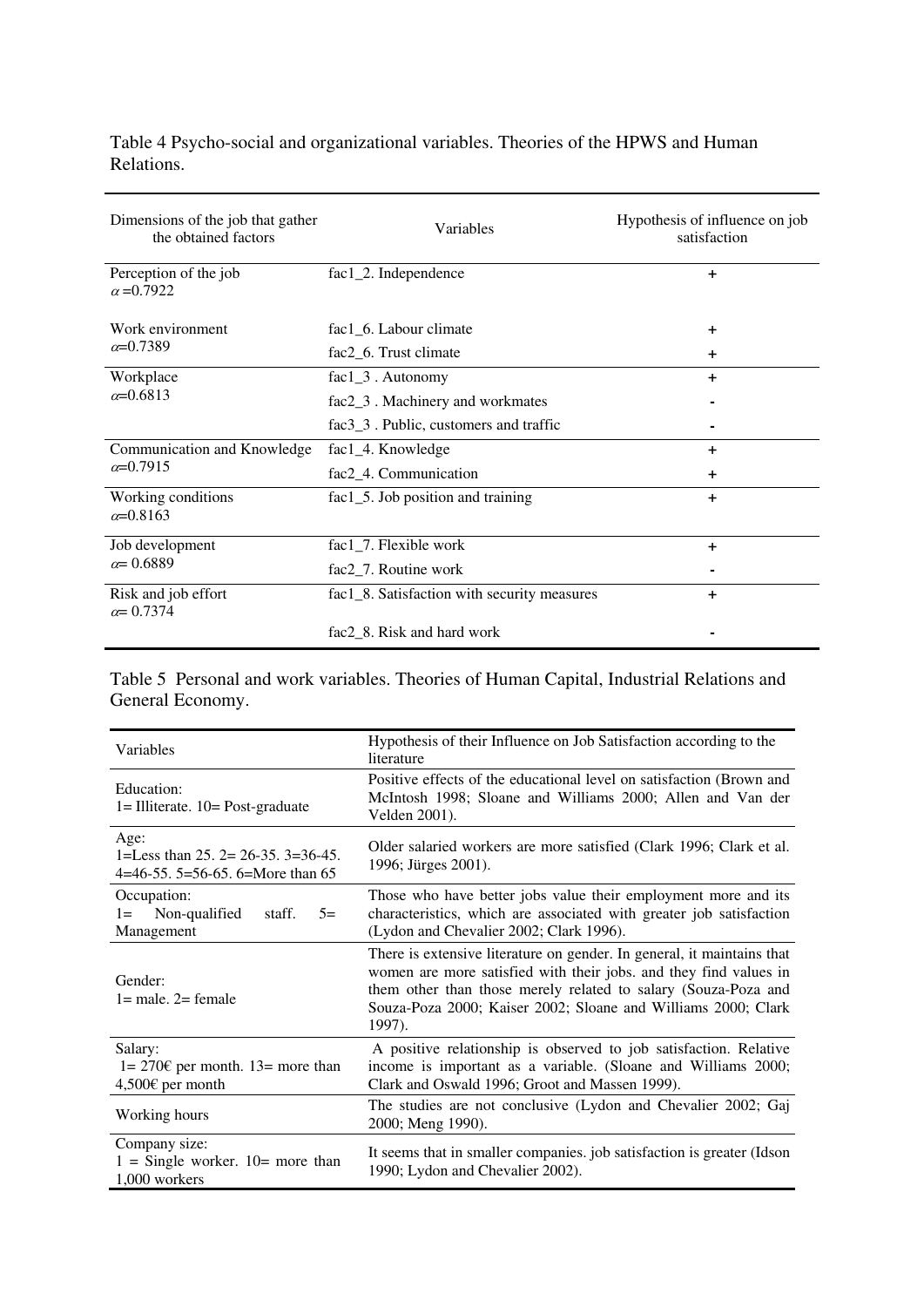### **4. Empirical results**

Columns A and B of Table 6 shows the results for the full sample, which includes permanent and non-permanent workers, while columns C, D, E and F only show results for permanent workers.

| 9 and $10=$                      | $\mathbf{A}$         | $\, {\bf B}$         | $\mathcal{C}$        | D                    | E                    | $\overline{F}$       |
|----------------------------------|----------------------|----------------------|----------------------|----------------------|----------------------|----------------------|
| Very satisfied                   |                      |                      |                      |                      |                      |                      |
|                                  |                      |                      |                      |                      |                      |                      |
|                                  |                      |                      |                      |                      |                      |                      |
| Intersection                     | $-1.299**$           | $-1.697***$          | 0.726                | 0.857                | 0.394                | 0.525                |
| Independence                     | 1.192***             |                      | 1.284***             | 1.273***             |                      |                      |
| Labour climate                   | $.656***$            | $0.803***$           | $0.841***$           | $0.817***$           | $0.972***$           | $0.944***$           |
| Trust climate                    | $-0.001$             | 0.07                 | $0.344**$            | $0.335**$            | $0.451***$           | $0.447***$           |
| Autonomy                         | $-0.131$             | $0.161**$            | $-0.089$             | $-0.082$             | 0.171                | 0.176                |
| Machinery and                    | $0.127**$            | 0.067                | 0.13                 | 0.143                | 0.07                 | 0.079                |
| workmates                        |                      |                      |                      |                      |                      |                      |
| Public, customers and<br>traffic | $-0.088$             | $-0.041$             | $-0.061$             | $-0.057$             | 0.001                | 0.009                |
| Knowledge                        | $-0.205***$          | $-0.194***$          | $-0.361***$          | $-0.355***$          | $-0.335***$          | $-0.333***$          |
| Comunication                     | $0.151**$            | $0.404***$           | 0.139                | 0.133                | $0.461***$           | $0.452***$           |
| Job position and training        | $0.391***$           | $0.433***$           | $0.368***$           | $.0357***$           | $0.433***$           | $0.419***$           |
| Flexible work                    | $-0.01$              | 0.063                | 0.1                  | 0.131                | 0.116                | 0.153                |
| Routine work                     | $-0.552***$          | $-0.666***$          | $-0.610***$          | $-0.613***$          | $-0.689***$          | $-0.694***$          |
| Satisfaction with security       | $0.168**$            | $0.209***$           | $0.299***$           | 0.295***             | $0.322***$           | $0.321***$           |
| measures                         |                      |                      |                      |                      |                      |                      |
| Risk and hard work               | $-.453***$           | $-0.411***$          | $-0.438***$          | $-0.437***$          | $-0.375***$          | $-0.374***$          |
| Education                        | $-.323***$           | $-0.247**$           | $-0.632***$          | $-0.549***$          | $-0.508***$          | $-0.422**$           |
| Age                              | $-0.078$             | $-0.016$             | $-0.023$             | $-0.045$             | 0.042                | 0.02                 |
| Occupation                       | $0.121*$             | 0.023                | $-0.119$             | $-0.116$             | $-0.207*$            | $-0.199$             |
| Gender                           | 0.016                | 0.096                | $-0.263$             | $-0.249$             | $-0.175$             | $-0.166$             |
| Salary                           | $0.318***$           | $.0361***$           | $0.288***$           | $0.258***$           | $0.296***$           | $0.263***$           |
| Working hours                    | $-0.015***$          | $-0.012**$           | $-0.017$             | $-0.016$             | $-0.015$             | $-0.014$             |
| Company size                     | 0.037                | 0.041                | 0.04                 | 0.031                | 0.046                | 0.039                |
| Seeking job                      |                      |                      |                      | $-1.924***$          |                      | $-2.003***$          |
| Not seeking job                  |                      |                      |                      | $\overline{0}$       |                      | $\boldsymbol{0}$     |
|                                  | $N=3,486$            | $N=3,486$            | $N=1,604$            | $N=1,604$            | $N=1,604$            | $N=1,604$            |
|                                  | R Square<br>$=36.2%$ | R Square<br>$=31.9%$ | R Square<br>$=39.6%$ | R Square<br>$=41.4%$ | R Square<br>$=35.6%$ | R Square<br>$=37.7%$ |

Table 6 Estimates of the parameters

\* Statistically significant at the 10% level

\*\* Statistically significant at the 5% level

\*\*\* Statistically significant at the 1% level.

Specifically, in column A, the psycho-social variable Independence appears to be the most important in placing workers in the group of the most satisfied. In descending order of importance, the following aspects appear: Labour climate, Job position and training, and Salary. With an elevated coefficient. but with a negative sign, i.e., workers very dissatisfied,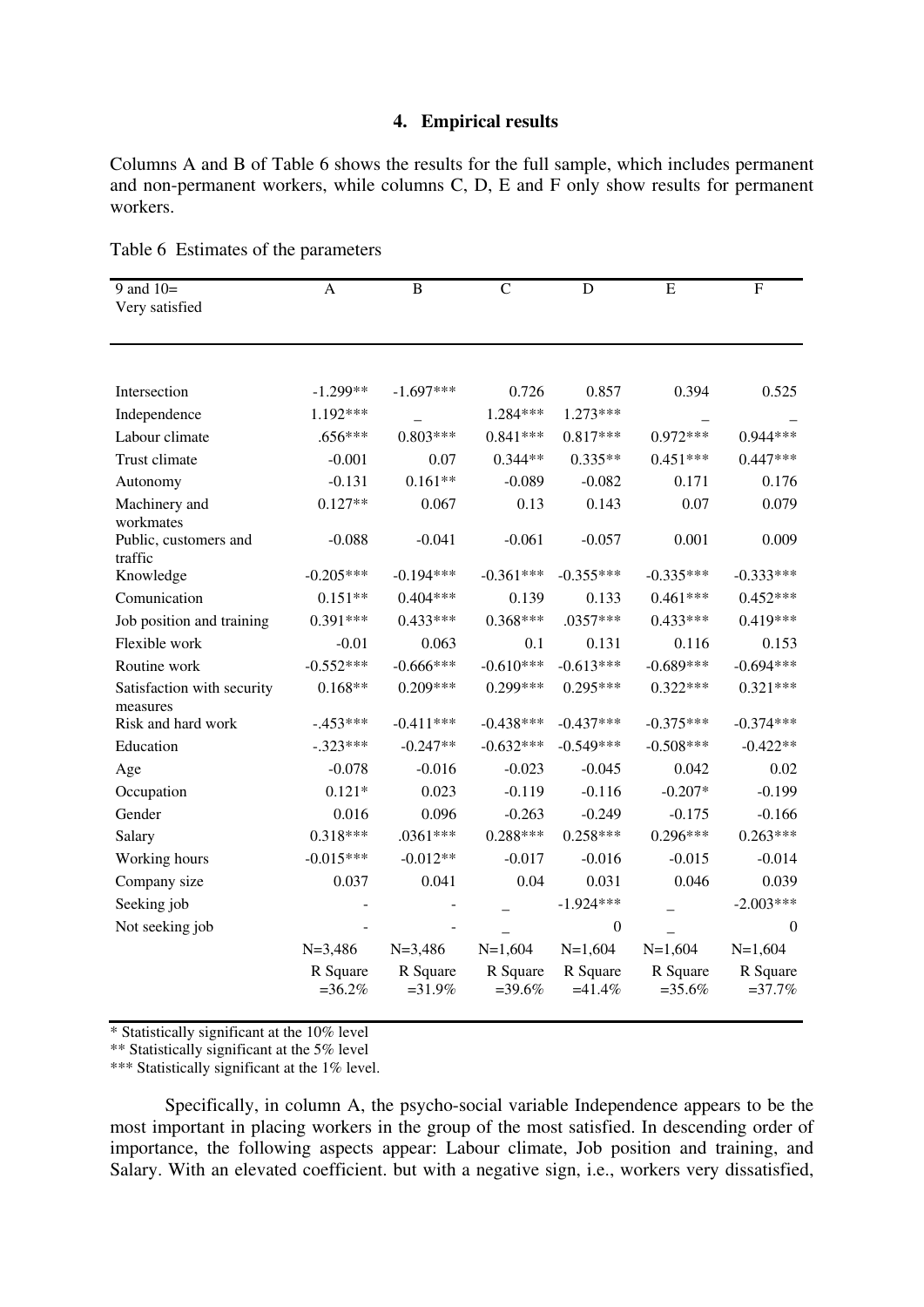two aspects stand out: Routine job, and Risk and hard work. Thus, the psycho-social variable indicating that work provides independence and allows the development of individual ideals is the main determinant of job satisfaction. If we exclude the psycho-social variable (Column B), we maintain the order of the positive variables, that is to say, Labour climate, Job position and training, and Salary. Similarly, Routine job, and Risk and hard work show the highest negative values. These results indicate the robustness of our empirical evidence.

In the sample of permanent workers including our psycho-social variable Independence (columns C and D), the order of importance and significant levels are maintained, except for Salary, whose relevance decreases. In the sample of permanent workers without the psycho-social variables (columns E and F), the previous relationship of variables is maintained according to its significance. The difference from the previous case is that new variables appear that have a certain significance, such as Knowledge, Communication, Flexible work, and Education.

Some studies have already provided results along these lines. Cappelli et al. (1997) in their study of large companies in the US, point out that productive restructuring has improved job satisfaction, productivity, product quality, customer service, and worker efficiency. However, they also observe that the working environment, morale, and commitment of workers to the company and to their workload have worsened. Godard (2001) observes that variations in intensity of application of those innovations have different results on a series of variables related to worker performance (self-esteem, satisfaction, workload, motivation, commitment, camaraderie, identification with the company, fatigue, and stress), and the general well-being of the worker. Godard questions, in this sense, the general view in the literature of organizational innovation as only providing advantages. Bartel (2004) finds positive effects on company performance from certain of the cited variables.

Regarding the psycho-social variable, the neoclassical analysis, based on the workleisure ratio of the individual, can offer a dual interpretation. If it is considered that work is a good in itself and, therefore, Salary does not capture all the relevant value of work, the model itself is, in part, invalidated. The assumed neoclassic concept states that labour produces income as compensation, whereas our results imply that labour has a certain intrinsic value, in addition to the Salary as compensation. On the other hand, if work has intrinsic value, public policies should promote the greatest number of jobs possible, even if those jobs are not always pleasurable. Given the high value of the coefficient of this variable in the explanation of JS, for a sample in which every type of job, Salary, and working condition is reflected, it would seem that the individual would value an unpleasant job more than no job at all. It could be that the Spanish case, in a time of high unemployment, could give a higher value to employment, but this does not fully explain the effect.

The majority of JS studies, particular those from Industrial Relations theories (Gaziolu and Tansels 2006), stress demographic (Age, Gender) and economic (Company size, Occupation, Training) aspects. Our results agree with the empirical applications studied, in the sign of the coefficients, as well as in their real but limited influence. Specifically, our Education and Company Size variables show small coefficients. Our results also indicate that Gender shows the predicted influence in accord with the hypotheses and the literature: women are more satisfied with work than men. Age shows that older workers are more likely to be found among the dissatisfied. Regarding Job position and training*,* its coefficient and its positive sign stand out with regard to labour practices that we would relate to the old models of internal labour markets.

Theories that focus on the "happy worker" as being the most productive emphasise questions of personal and emotional relationships (Wright and Staw 1999), and our results strongly support these notions. The variable that refers to good relationships with managers and colleagues is the most significant, after the socio-economic variable, when considering a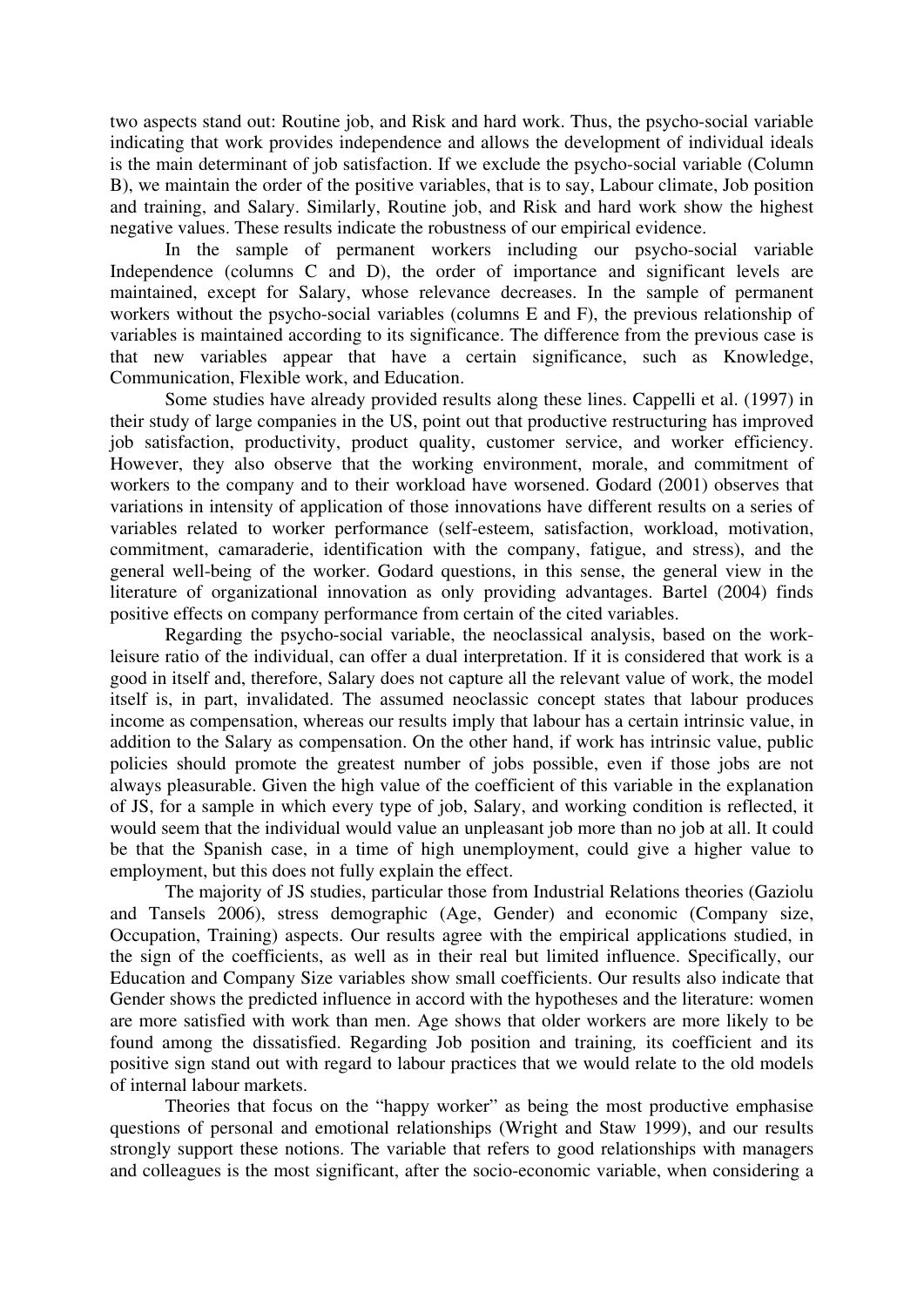worker as being very satisfied. The aspect relative to trust in colleagues and superiors also has a positive sign.

Regarding the hypotheses of HPWS, neither flexible work nor autonomy appear to be important variables in job satisfaction, although they do have a positive sign. Clearly, some studies point out that HPWS reinforces autonomy and involvement, but they also show that it produces more stress on the job, which could reduce or offset any possible benefits (Ramsey et al. 2000. Thompson and Harley 2007).

In summarizing these results, we observe a system of traditional job relations, in terms of the evaluation by workers of organizational innovations in companies, in a time of open and competitive economies. Using a broad sample of the national workforce, we conclude that we are describing the current state of labour relations in Spain.

### **5. Conclusions**

The new realities of the current economy have challenged business executives at all levels. Uncertainties about the economic recovery, increasing government involvement, and the motivation of the workforce have placed management in a complicated and tenuous situation. While the challenges are daunting, one of the biggest issues executives face is how to improve performance. as well as how to keep the workforce engaged, and maintain a high level of productivity.

The literature on advanced labour management considers that the success of companies in a global economy requires motivated human resources that actively abet the good performance of the company, which must translate into good economic results. In this context, we have approached job satisfaction from the perspective that organization of work and psycho-social variables influence JS. We take advantage of a study of aspects of organization of companies from Lasierra (2007), and we proceed to refine the sample to limit the distortions that certain variables generate, which are frequently incorporated in JS studies.

Our results indicate that the organizational and labor relations aspects, which are related to the advanced management of work in the context of Soft-management, are not the most significant in determining the level of satisfaction of the worker. We find that factors of personal character, and social and work relationships are more important. Thus, the labor practices that provide job satisfaction respond to an outline of fairly traditional labor relations. Departing from the neoclassical model, human and social relationships within the company stand out as the main factors generating JS, together with the intrinsic value of the job itself.

While Spanish companies have experimented in recent years with important technological transformations, and operate in more open and competitive markets, concepts of labor management remain in their traditional form. On the one hand, companies do not generally apply advanced management techniques and, on the other hand, workers do not necessarily appreciate or value them. Probably, this dissociation between the advanced productive model and traditional labor relations could be explained, in some part, by the relatively low efficiency of the Spanish productive sector, compared to other industrialized European countries. If this is the case, with the measurement of such factors being a direct extension of our research, we will experience in the future a broad range of transformations of work relationships and work management. This double reform, of labor and business, in the context of work organization, should be anticipated.

This study, in the context of the microeconomic sphere, could be extended to an examination of the importance for companies of developing active human resource policies that value personal relationships. That is to say, a more humanized working environment, promoting individual well-being and increasing the degree of JS would manifest itself in better results for the company, representing a first step in the above-mentioned reforms.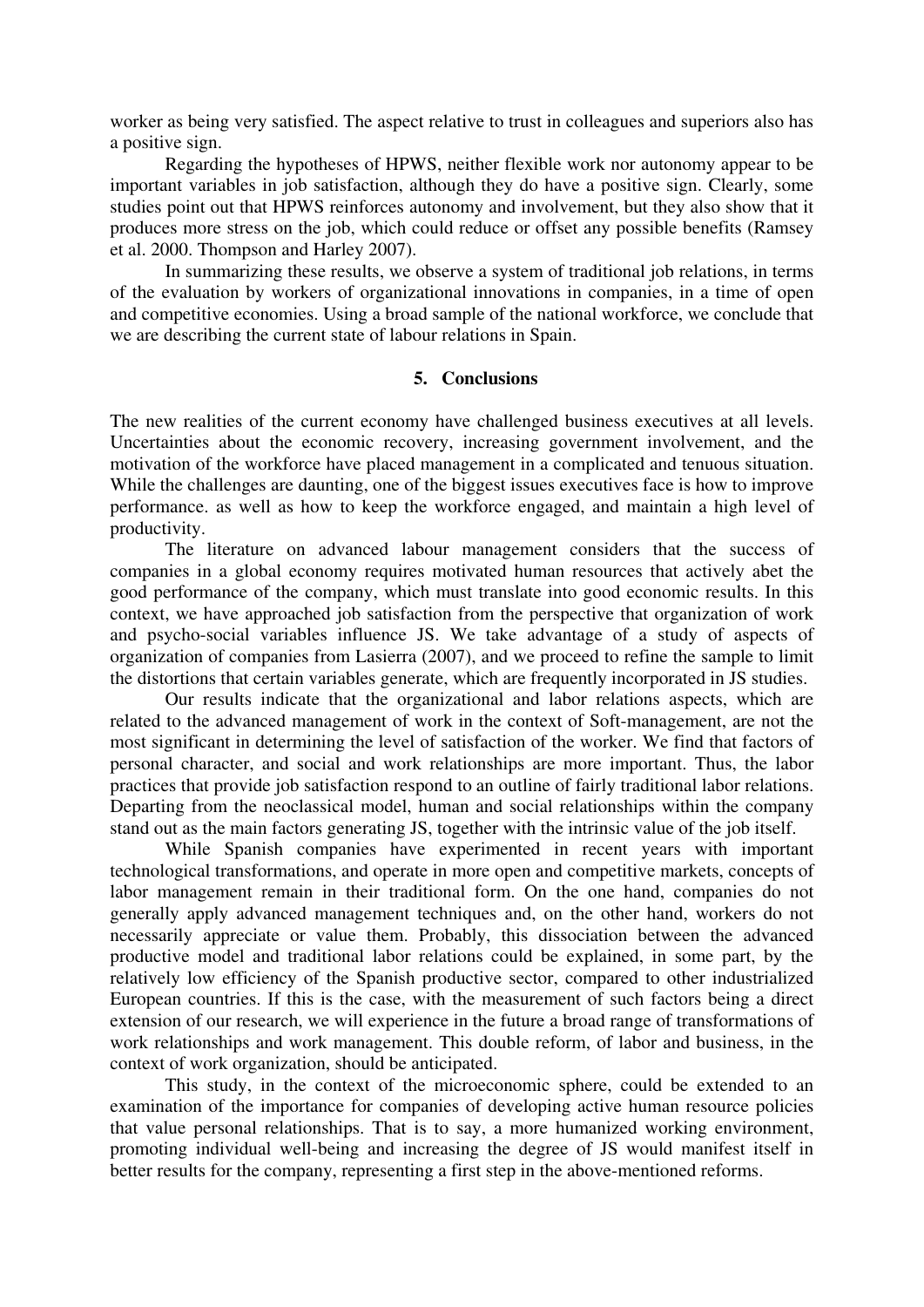Two other possible extensions of this work would be to have access to panel data to use methods of causation, given that our cross-sectional data only provides correlations; and also to have information on company performance, so as to examine job satisfaction in comparison with our empirical results. To the best of our knowledge, this valuable and homogeneous information is not yet available in Spanish databases.

#### **References**

- Allen, J. and R. Van der Velden (2001) "Educational mismatches versus skill mismatches: effects on wages, job satisfaction and on the job search" *Oxford Economic Papers* **3**, 434- 452.
- Appelbaunm, E., Bailey, T., Berg, P. and A. Kalleberg (2000) *Manufacturing Advantage: Why High Performance Work Systems Pay Off*, NY: ILR Press.
- Baron, J. and D. Kreps (1999) *Strategic Human Resources*, NY: John Wiley.
- Bartel, A.P. (2004) "Human resource management and organization performance: evidence from retail banking" *Industrial and Labor Relations Review* **57**, 181-203.
- Bauer, T.K. (2004) "High performance workplace practices and job satisfaction: evidence from Europe" IZA DP No. 1265.
- Belfield, C.R. and R.D.F. Harris (2002) "How well do theories of job matching explain variations in job satisfaction across education levels? Evidence for UK graduates" *Applied Economics* **34**, 535-548.
- Bolton, S. C. and M. Houlihan (2007) *Beginning the Search for the H in HRM*, Palgrave Macmillan.
- Cappelli, P., Bassi, L., Katz, H., Knoke, D., Osterman, P. and M. Useemlk (1997) *Change at Work*, NY: Oxford University Press.
- Clark, A. E. and A.J. Oswald (1994) "Unhappiness and unemployment" *Economic Journal* **104**, 648-659.
- Clark, A.E. (1996) "Job satisfaction in Britain" *British Journal of Industrial Relations* **4**, 341- 372.
- Clark, A.E. (1997) "Job satisfaction and gender: why are women so happy at work?" *Labour Economics* **4**, 341-372.
- Clark, A.E. and A.J. Oswald (1996) "Satisfaction and comparison income" *Journal of Public Economics* **61**, 359-381.
- Clark, A.E., Oswald, A.J. and P.B. Warr (1996) "Is job satisfaction u-shaped in age?" *Journal of Occupational and Organizational Psychology* **69**, 57-81.
- Diener, E., Suh, E.M., Lucas, R.E. and H.L. Smith (1999) "Subjective well-being: three decades of progress" *Psychological Bulletin* **125**, 276-303.
- Donohue, S.M., and J.S. Heywood (2004) "Job satisfaction and gender: an expanded specification from the NLSY" *The International Journal of Manpower* **25**, 211-238.
- Fosam, E.B., Grimsley, M.F.J. and S.J. Wisher (1998) "Exploring models for employee satisfaction - with particular reference to a police force" *Total Quality Management* **9**, 235- 247.
- Gaj, A. (2000) "Overtime working and job satisfaction" Mimeo.
- Gazioglu, S. and A. Tansel (2006) "Job satisfaction in Britain: individual and job related factors" *Applied Economics* **38**, 1163-1171.
- Godard, J. (2001) "High performance and the transformation of work? The implications of alternative work practices for the experience and outcomes of work" *Industrial and Labor Relations Review* **54**, 776-805.
- Groot, W. and H. Massen (1999) "Job satisfaction of older workers" *The International Journal of Manpower* **20**, 343-360.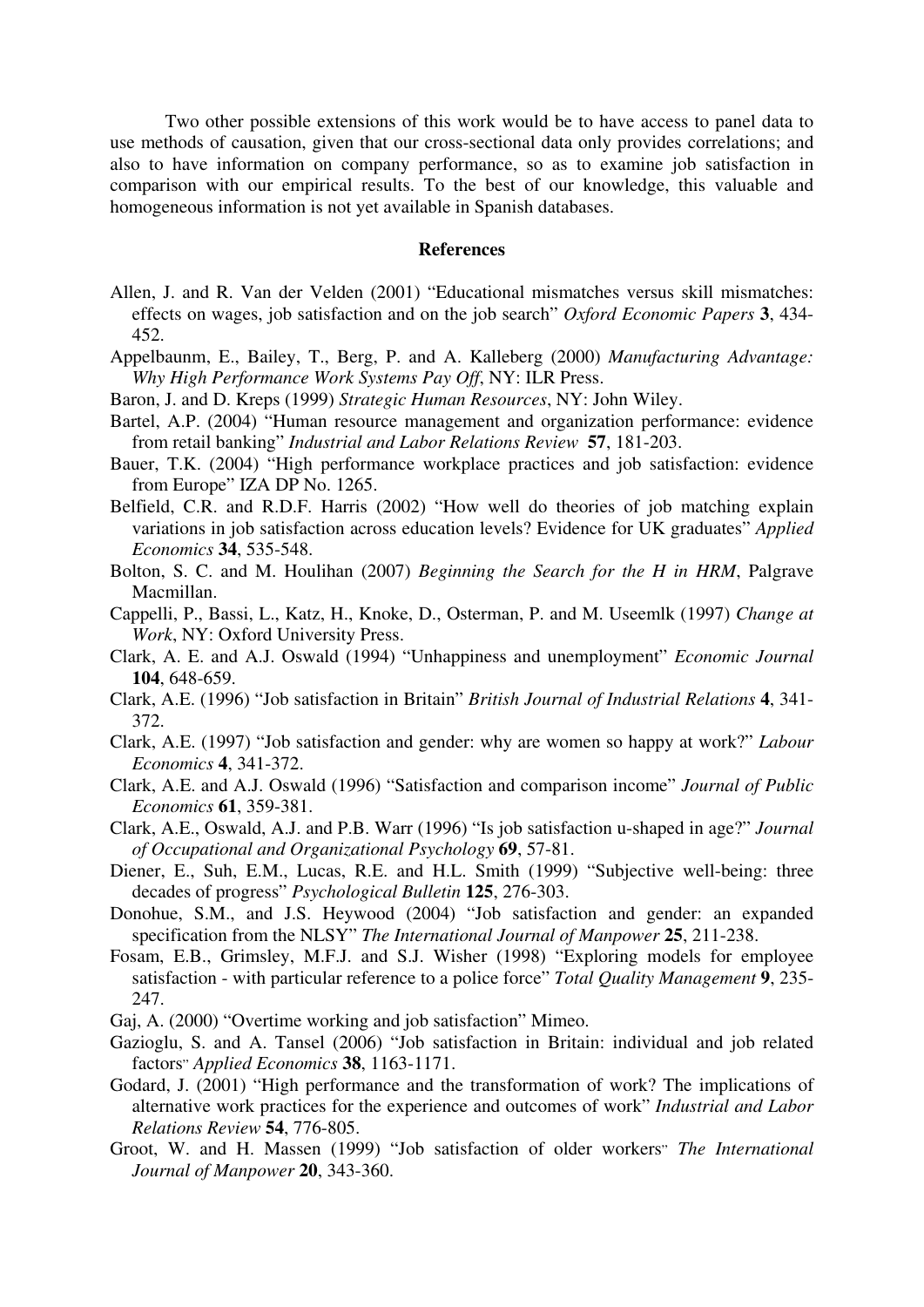Hamel, G. and C. Prahalad (1997) *Compitiendo por el Futuro*, Madrid: Ariel.

- Hamermesh, D. (2001) "The changing distribution of job satisfaction" *The Journal of Human Resources* **31**, 1-30.
- Hsu, Y.R. (2011) "Work-family conflict and job satisfaction in stressful working environments: the moderating roles of perceived supervisor support and internal locus of control" *The International Journal of Manpower* **32**, 233-248.
- Ichniowski, C., Kochan, T., Levine, D., Olson, C. and G. Strauss (1996) "What works at work: overview and assessment" *Industrial Relations* **35**, 299-333.
- Idson, T. (1990) "Establishment size, job satisfaction and the structure of work" *Applied Economics* **22**, 1007-1018.
- Jürges, H. (2001) "Age, cohort and the slump of job satisfaction among West-German workers" Discussion Papers. Dormunt University.
- Kaiser, L. (2002) "Job satisfaction: A comparison of standard. non-standard and selfemployment patterns across Europe with special note to the gender/job satisfaction paradox" EPAG Working Papers. 27. University of Essex.
- Kaiser, L. (2007) "Gender-job satisfaction differences across Europe: and indicator for labour market modernization" *The International Journal of Manpower* **28**, 75-94.
- Kenny, C. (1999) "Does growth cause happiness, or does happiness cause growth?" *Kyklos* **52**, 3-26.
- Kochan, T. and P. Osterman (1995) *The Mutual Gains Enterprise*, Boston: Harvard Business School Press.
- Konow, J. and J. Earley (1999) "The hedonistic paradox: is homo-economicus happier?" Mimeo. Loyola Marymount University. Department of Psychology.
- Lasierra, J.M. (2007) "Labour flexibility and job market segmentation in Spain: A perspective form the labor demand side" The *International Journal of Human Resource Management* **18**, 1858-1880.
- Lasierra, J.M. (2012) "Determinants of work organization in the modern firm: change and continuity in the Spanish labour relations" *The International Journal of Human Resource Management* **23**, 71-90.
- Lawler, E. and S. Mohrman (2003) *Creating a Strategic Human Resources Organization: An Assessment of Trends and New Directions*, Stanford University Press.
- Lawler, E., Mohrman, S. and G. Ledford (1995) *Creating High Performance Organizations*, San Francisco: Jossey-Bass.
- Lawler, E.E. and L.W. Porter (1967) "The effect of performance of job satisfaction" *Industrial Relations* **7**, 20-28.
- Lazear, E. (1995) *Personnel Economics*, Cambridge: MIT Press.
- Lydon, R. and R. Chevalier (2002) "Estimates of the effect of wages on job satisfaction" CEP-LSE Discussion Papers. 0531.
- Macduffie, J. (1995) "Human resource boundless and manufacturing performance: organizational logic and flexible production systems in the world auto industry" *Industrial and Labor Relations Review* **48**, 197-221.
- Muñoz del Bustillo, R. and E. Fernández (2005) "Job satisfaction as an indicator of quality of work" *Journal of Socio-Economics* **34**, 656-673.
- Origo, F. and L. Pagani (2008) "Workplace flexibility and job satisfaction: some evidence from Europe" *The International Journal of Manpower* **29**, 539-566.
- Petrescu, A.I. and R. Simmons (2008) "Human resource management practices and workers' job satisfaction" *The International Journal of Manpower* **29**, 651-667.
- Rafferty, A. and M.A. Griffin (2006) "Refining individualized consideration: distinguishing developmental leadership and supportive leadership" *Journal of Occupational and Organizational Psychology* **79**, 37-61.